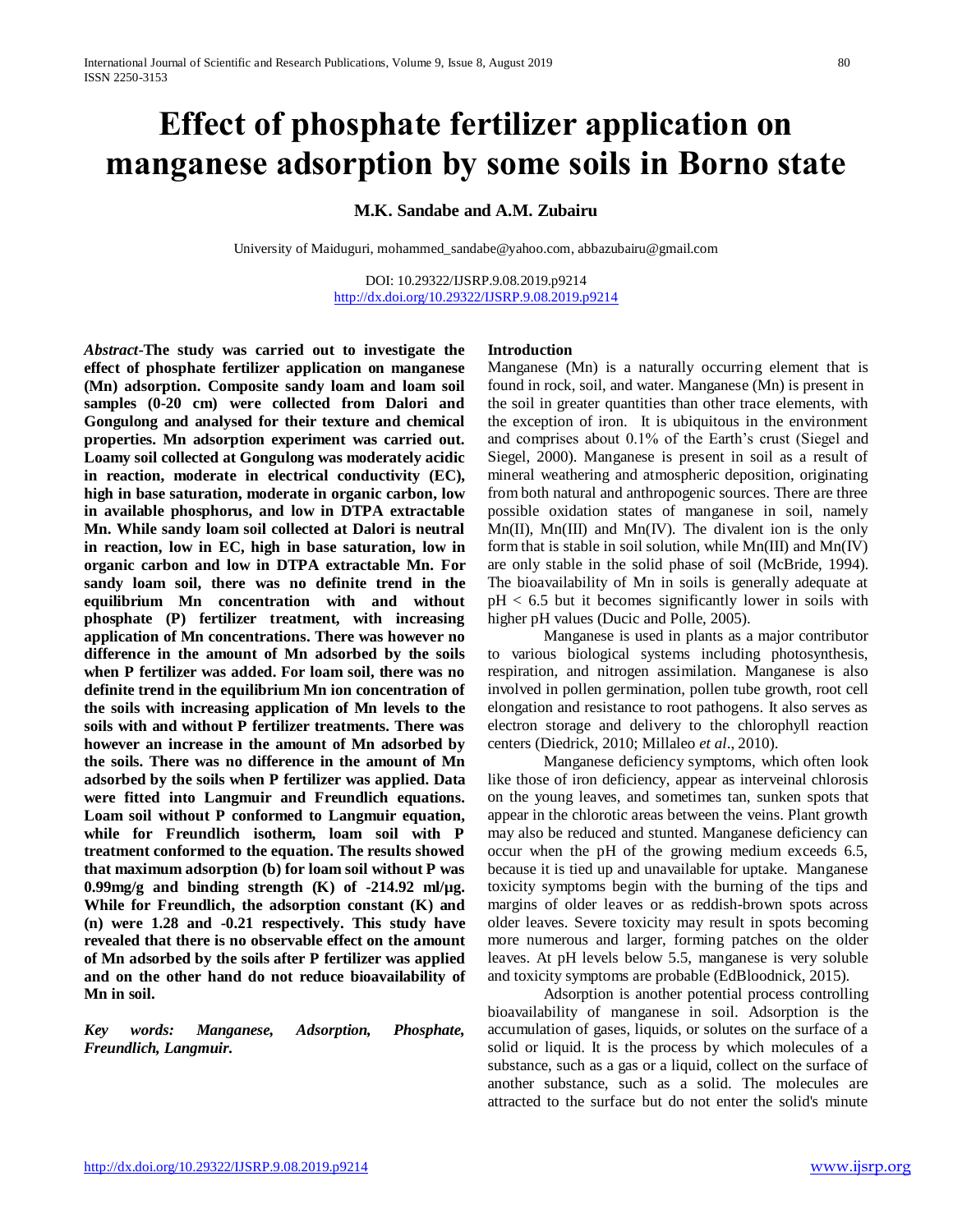spaces, as in absorption (AHDSS, 2014). Adsorption of Mn has been shown to conform to the Langmuir or Freundlich isotherm (Willett and Bond, 1995). Adsorption increases with increasing pH, due to the increased hydrolysis species of  $Mn^{2+}$  that is preferably adsorbed and increased negative charge on the exchange complex (Reddy and Perkins, 1976).

In well aerated soils, phosphates are of major importance in controlling the level of micronutrients in soils and they are a limiting factor in the soils of arid and semiarid regions of the world. For optimum utilization of manganese by the crops, knowledge of behavioural interaction of phosphate fertilizers and manganese is essential. Information on adsorption characteristics of manganese as affected by phosphate fertilizers in soils are scarce in literature despite its relative importance as essential micro nutrient. Therefore the objective of this study is to determine the effect of application of 100ppm phosphorus on manganese adsorption by some soils in Borno State.

#### **Materials and Methods Sampling site**

The study was carried out with the soils of Borno state with coordinates 11°30′N 13°00′E and about 350m above sea level (Encyclopedia, 2013). with annual mean rainfall and temperature of 650mm and  $32^{\circ}$ C. The soils of Borno State vary in colour, texture, structure, physico-chemical and other essential characteristics from the hilly south to the northern dune landscape (Nigerian Wiki, 2008). The vegetation is a mixture of Sudan Savannah and Sahel Savannah dominated with Acacia species (Nigerian Wiki, 2008).

## **Soil Sampling and Handling**

Composite sandy loam and loam soil samples (0- 20cm) were collected from two different locations namely; Dalori  $(11.78574^0N$  and  $13.27079^0E$ ) and Gongulong-Lawanti Agricultural Area (11.89629 $\rm{^0N}$  and 13.19534 $\rm{^0E}$ ). The soils were air dried, ground to pass through 2mm stainless steel sieve and the texture was confirmed in University of Maiduguri Soil Science laboratory and used for routine physico-chemical properties determination and for the adsorption experiment.

## **Manganese adsorption experiment**

2g of soil was weighed into series of plastic bottles. 25mls of double strengthed manganese concentrations (0, 50, 100, 150, and 200 ppm) were added to the bottles. 5mls of 1000 ppm P was added to the appropriate bottles. 20mls of  $0.02M$  CaCl<sub>2</sub> was added to the bottles containing P and 25mls to those without P. The final concentrations of manganese were 0, 25, 50, 75 and 100 ppm and the final strength of  $CaCl<sub>2</sub>$  and P were  $0.01M$  and  $100$  ppm respectively. The bottles were shaken with WS-2 100A

SERADON platform shaker at  $27^0C$  at 400rpm for one hour and equilibrated for 24 hours and Mn concentrations in equilibrium solutions were determined using uv smart spectrophotometer. The amount of adsorbed Mn was calculated by the difference between Mn added and that

remained in the equilibrium solutions multiplied by soil solution ratio. The obtained results of adsorption experiments were tested with Langmuir and Freundlich adsorption equations. Langmuir equation is as follows:  $X = k\bar{b}c/1+kc$ 

Where C and X are the equilibrium ion concentration and the amount of ion adsorbed and the constants b and k which are related to adsorption maximum and binding strength of the adsorbent. Using the Langmuir isotherm, a graph of C/X against C was plotted where the slope  $(1/b)$  and intercept  $(1/Kb)$  from which both binding energy (K) and maximum adsorption (b) were found.

Freundlich adsorption equation is as follows:

 $Log X = Log K + n Log C$ ,

Where X is the amount of substance adsorbed per unit weight of adsorbent, C is the equilibrium concentration of the adsorbate, K and n are constants. Using Freundlich isotherm, a graph of Log X versus Log C was plotted giving a straight line from which the slope(n) as adsorption intensity and intercept (Log K) can be used to obtain the adsorption constant (K) by taking the antilog for soils that have conformed to the model.

### **Results and Discussion**

The particle size of the soil sample collected at Gongulong had 47.10% sand, 43.20% silt and 9.70% clay with textural class of loam and soil at Dalori contained 64.60% sand, 28.20% silt and 7.20% clay and with textural class of sandy loam (Table 1).

| Table 1: Particle size distribution of the soil samples |  |  |  |  |  |  |
|---------------------------------------------------------|--|--|--|--|--|--|
|---------------------------------------------------------|--|--|--|--|--|--|

| Soil   | Sample    |       |       |      | Textural |
|--------|-----------|-------|-------|------|----------|
| sample | Location  |       | %     |      | class    |
|        |           | Sand  | Silt  | Clay |          |
|        | Dalori    | 64.60 | 28.20 | 7.20 | Sandy-   |
|        |           |       |       |      | loam     |
|        | Gongulong | 47.10 | 43.20 | 9.70 | Loam     |
|        |           |       |       |      |          |

Loamy soil collected at Gongulong was moderately acidic in reaction, moderate in electrical conductivity (EC), high in base saturation, moderate in organic carbon, high in calcium, very high in magnesium, moderate in potassium, high in sodium, low in available phosphorus, and low in DTPA extractable Mn. While sandy loam soil collected at Dalori is neutral in reaction, low in EC, high in base saturation, low in organic carbon, low in calcium, high in magnesium, low in potassium, high in sodium, low in available phosphorus, and low in DTPA extractable Mn as in Table 2.

Table 3 shows the results obtained from adsorption studies. There was no adsorption of Manganese (Mn) as to the treatments with 0 level Mn. But amount of Mn adsorbed increase with increase in Mn level from 25µg/ml to 100µg/ml for all the soils with and without phosphorus (P). For example in loamy soil from Gongulong without P when no Mn was applied there was no adsorption but when 100µg/ml level of Mn was applied, the amount of adsorbed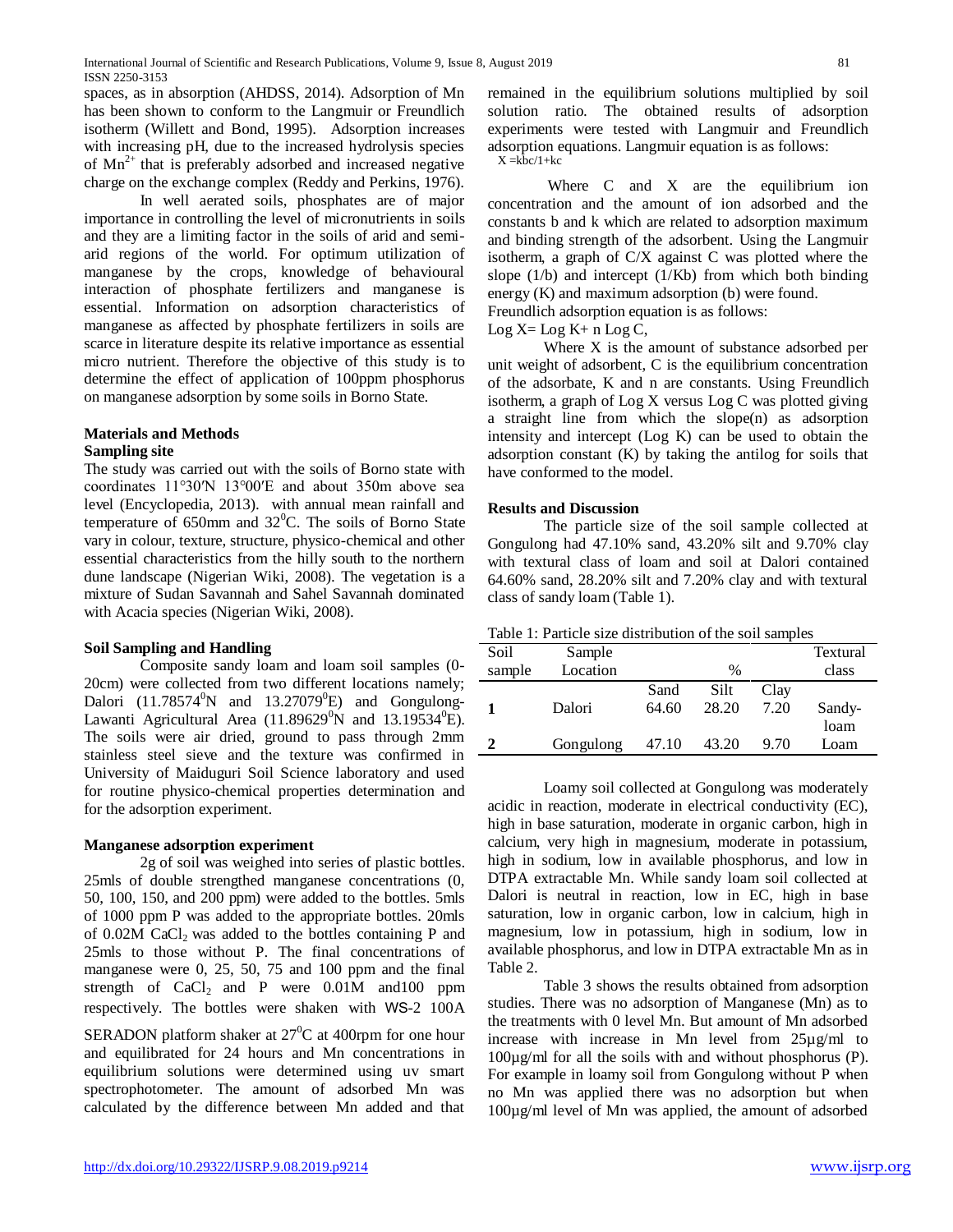increases Mn adsorption also increases in the soils. Table 2: Chemical properties of the 2 soil samples

There was no difference in amount of Mn adsorbed by soils with P and without P for both sandy loam and loam.

| SS | <b>ST</b> | <b>SD</b><br>(c <sub>m</sub> ) | pH   | EC<br>(ms/cm) |      |        |           | $Meq/100g$ Soil |           |       |             |           | 0/           |        | av.<br>Mn   |
|----|-----------|--------------------------------|------|---------------|------|--------|-----------|-----------------|-----------|-------|-------------|-----------|--------------|--------|-------------|
|    |           |                                |      |               | EA   | $Ca^2$ | $Mg^{2+}$ | $V^+$<br>v.     | $Na+$     | CEC   | <b>ECEC</b> | <b>BS</b> | O.C          | (mg/g) | $(\mu g/g)$ |
|    | <b>SL</b> | $0 - 20$                       | 7.06 | 0.220         | 0.20 | 4.40   | 7.40      | 0.18            | $_{0.87}$ | 12.85 | 13.05       | 98.47     | 0.49         | 5.60   | 0.82        |
|    |           | $0 - 20$                       | 5.85 | 0.268         | 0.20 | 10.20  | 11.00     | 0.40            | 1.39      | 22.90 | 23.19       | 99.14     | 1.21<br>1.41 | 15.40  | 0.84        |

SS soil sample, ST soil texture, SD sampling depth, EC electrical conductivity, EA exchange acidity, BS base saturation, OC organic carbon, av. available

 $\sqrt{2}$ 

| Soil<br>sample | Soil<br>texture        | Treatments | Initial Mn<br>concentration<br>$(\mu g/ml)$ | Equilibrium<br>concentration<br>$(\mu g/ml)$ | (C)<br>Equilibrium<br>concentration-<br>Zero<br>concentration<br>$(\mu g/ml)$ | (X)<br>Amount of Mn<br>adsorbed<br>(mg/g) | $\rm C/X$ | Log X    | Log C   |
|----------------|------------------------|------------|---------------------------------------------|----------------------------------------------|-------------------------------------------------------------------------------|-------------------------------------------|-----------|----------|---------|
| $\mathbf{1}$   | Sandy<br>loam          | 100        | $\theta$                                    | 0.18                                         | 0.00                                                                          | 0.00                                      | 0.00      | 0.00     | 0.00    |
|                | Without<br>${\bf P}$   | 101        | 25                                          | 0.39                                         | 0.21                                                                          | 0.62                                      | 0.34      | $-0.21$  | $-0.68$ |
|                |                        | 102        | $50\,$                                      | $0.16\,$                                     | $-0.02$                                                                       | 1.25                                      | $-0.016$  | 0.0969   | 1.70    |
|                |                        | 103        | 75                                          | 0.46                                         | 0.28                                                                          | 1.87                                      | 0.15      | 0.27     | $-0.55$ |
|                |                        | 104        | 100                                         | $0.20\,$                                     | 0.02                                                                          | 2.50                                      | 0.008     | 0.39     | $-1.70$ |
|                | Sandy<br>loam          | 110        | $\boldsymbol{0}$                            | 0.19                                         | 0.00                                                                          | 0.00                                      | 0.00      | 0.00     | 0.00    |
|                | With                   | 111        | $25\,$                                      | 0.46                                         | 0.27                                                                          | 0.62                                      | 0.44      | $-0.21$  | $-0.57$ |
|                | 100 ppm<br>${\bf P}$   | 112        | 50                                          | 0.65                                         | 0.46                                                                          | 1.24                                      | 0.37      | 0.09     | $-0.34$ |
|                |                        | 113        | 75                                          | 0.14                                         | $-0.05$                                                                       | 1.88                                      | $-0.027$  | 0.27     | 1.30    |
|                |                        | 114        | 100                                         | 0.09                                         | $-0.10$                                                                       | 2.50                                      | $-0.04$   | 0.40     | 1.00    |
| $\overline{c}$ | Loam                   | 200        | $\boldsymbol{0}$                            | 0.25                                         | 0.00                                                                          | 0.00                                      | 0.00      | 0.00     | 0.00    |
|                | without P              | 201        | 25                                          | 0.42                                         | 0.17                                                                          | 0.62                                      | 0.27      | $-0.21$  | $-0.77$ |
|                |                        | 202        | $50\,$                                      | 0.22                                         | $-0.03$                                                                       | 1.25                                      | $-0.024$  | 0.0969   | 1.52    |
|                |                        | 203        | $75\,$                                      | 0.43                                         | 0.18                                                                          | 1.87                                      | 0.096     | 0.27     | $-0.74$ |
|                |                        | 204        | $100\,$                                     | 0.32                                         | 0.07                                                                          | 2.50                                      | 0.028     | 0.40     | $-1.15$ |
|                | Loam                   | 210        | $\mathbf{0}$                                | 0.05                                         | 0.00                                                                          | $0.00\,$                                  | 0.00      | $0.00\,$ | 0.00    |
|                | With                   | 211        | 25                                          | $0.01\,$                                     | $-0.04$                                                                       | 0.63                                      | 0.063     | $-0.20$  | 1.40    |
|                | 100ppm<br>$\mathbf{P}$ | 212        | 50                                          | 0.62                                         | 0.57                                                                          | 1.24                                      | 0.46      | 0.093    | $-0.24$ |
|                |                        | 213        | 75                                          | 0.14                                         | 0.09                                                                          | 1.87                                      | 0.048     | 0.27     | $-1.05$ |
|                |                        | 214        | 100                                         | 0.64                                         | 0.59                                                                          | 2.49                                      | 0.24      | 0.40     | $-0.23$ |

Table 3: Manganese adsorption data

With regards to the equilibrium concentration, for sandy loam soil without P treatment and loam soil with P treatment, as concentration of Mn increases, the equilibrium concentration increase and then decreased with no observable definite trend. While for sandy loam soil with P treatment, as the Mn level increases, there was increase first and then decrease in equilibrium concentration as shown in figures 1 and 2.

Harter (1991), in a review of the subject, concluded that, adsorption isotherms have provided the majority of information about micronutrient adsorption by soils. For Langmuir adsorption isotherm, only loam soil without P conformed (Fig. 3) while for Freundlich adsorption isotherm, only loam soil with P treatment conformed (Fig. 4) and these have agreed with the findings of Willett and Bond (1995) who concluded that adsorption of Mn has been shown to conform to the Langmuir or Freundlich isotherm. While sandy loam soil with P treatment and without P have not conformed to either of Langmuir or Freundlich isotherm and this may be due to their difference in adsorption behaviours that can be attributed to physiochemical properties of the adsorbents and the cation anion pairs,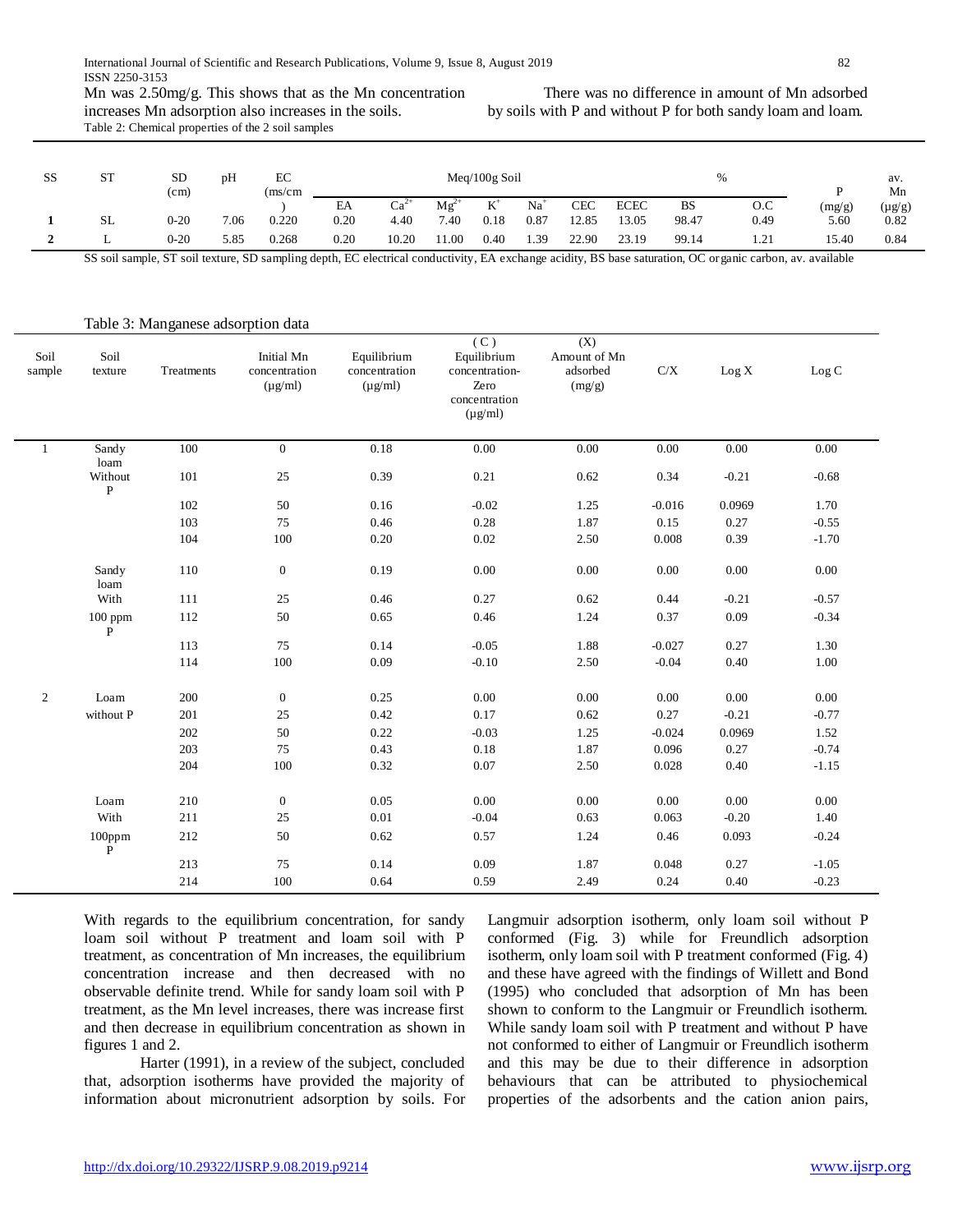solution pH, surface adsorption coverage as stated by Wang and Xing (2002).

Using the Langmuir and Freundlich equations, adsorption constants for loam soil without P and loam soil with P which conformed to the models were evaluated. The results showed that maximum adsorption capacity (b) for loam soil without P was 0.99mg/g and binding strength (K) of -214.92ml/µg. While for Freundlich, the adsorption constant (K) and (n) were 1.28 and -0.21 for loam soil without P. This study have revealed that there is no observable effect on the amount of Mn adsorbed by the soils after phosphate fertilizer was applied and on the other hand do not reduce bioavailability of Mn in the soils as to the findings of Ajouri *et al.,* 2004 who concluded that phosphorus induced micronutrients deficiency is not common to all soils, crop species and environmental conditions, but it has been proved in various soils and crops. Also John (1999) stated that phosphorus/Mn interactions can develop when soil Mn availability increases with higher soil P levels. On some soils this is believed partially due to increased soil acidity from high rates of P.



Fig. 1: Adsorption isotherm for loam soil with P and without P



Fig. 2: Adsorption isotherm for sandy loam soil with P and without P



Fig. 3: Langmuir isotherm for loam soil without P